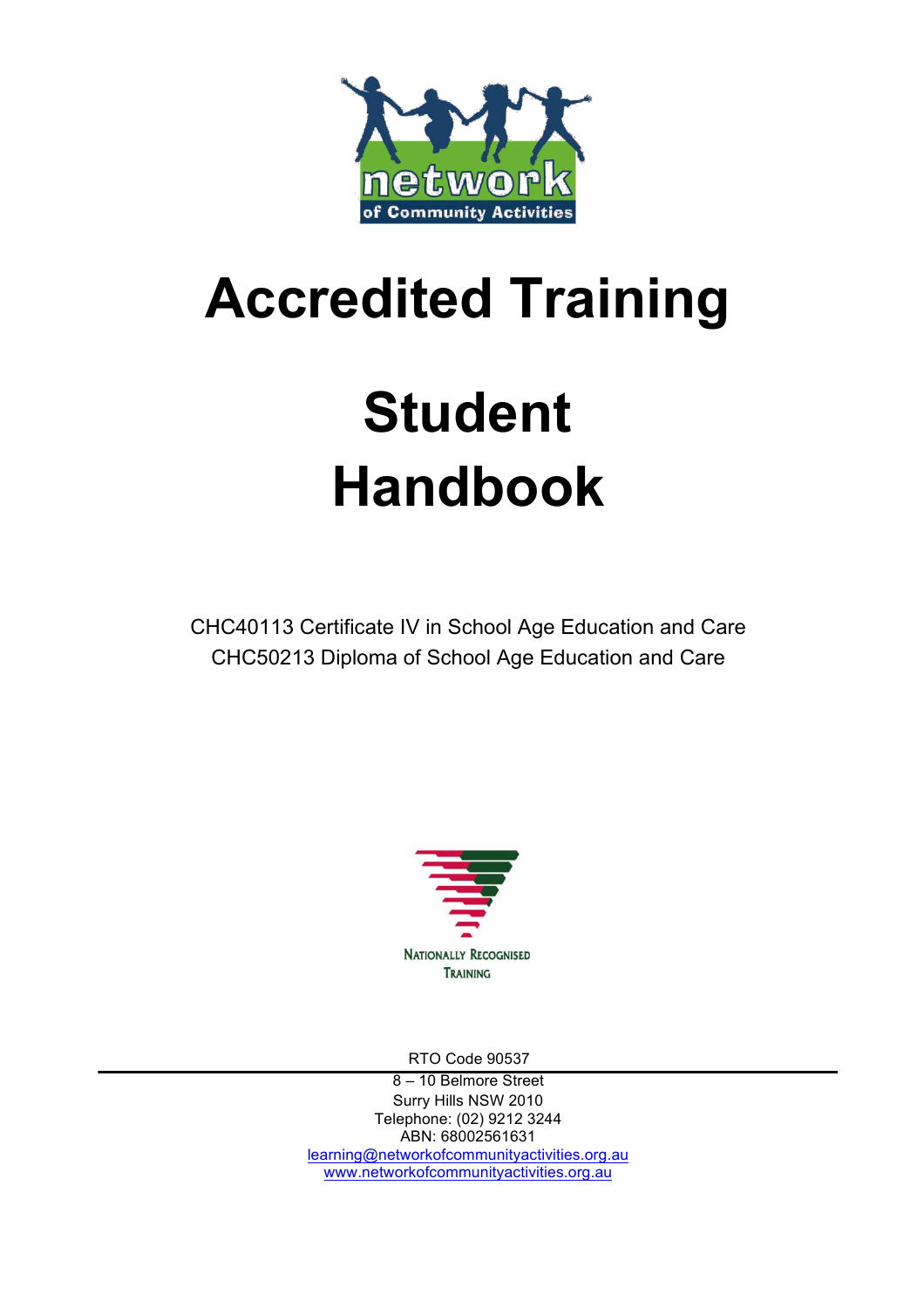|    | 5      |
|----|--------|
| 3. |        |
|    | 5      |
|    | 5      |
|    | 5      |
|    | 5      |
|    | 6<br>6 |
|    | 7      |
|    | 7      |
|    | 7      |
|    | 7      |
|    | 7      |
|    | 8      |
|    | 8      |
|    | 9      |
|    | 9      |
|    | 9      |
|    |        |
|    |        |
|    |        |
|    |        |
|    |        |
|    |        |
|    |        |
|    |        |
|    |        |
|    |        |
|    |        |
|    |        |
|    |        |
|    |        |
|    |        |
|    |        |
|    |        |
|    |        |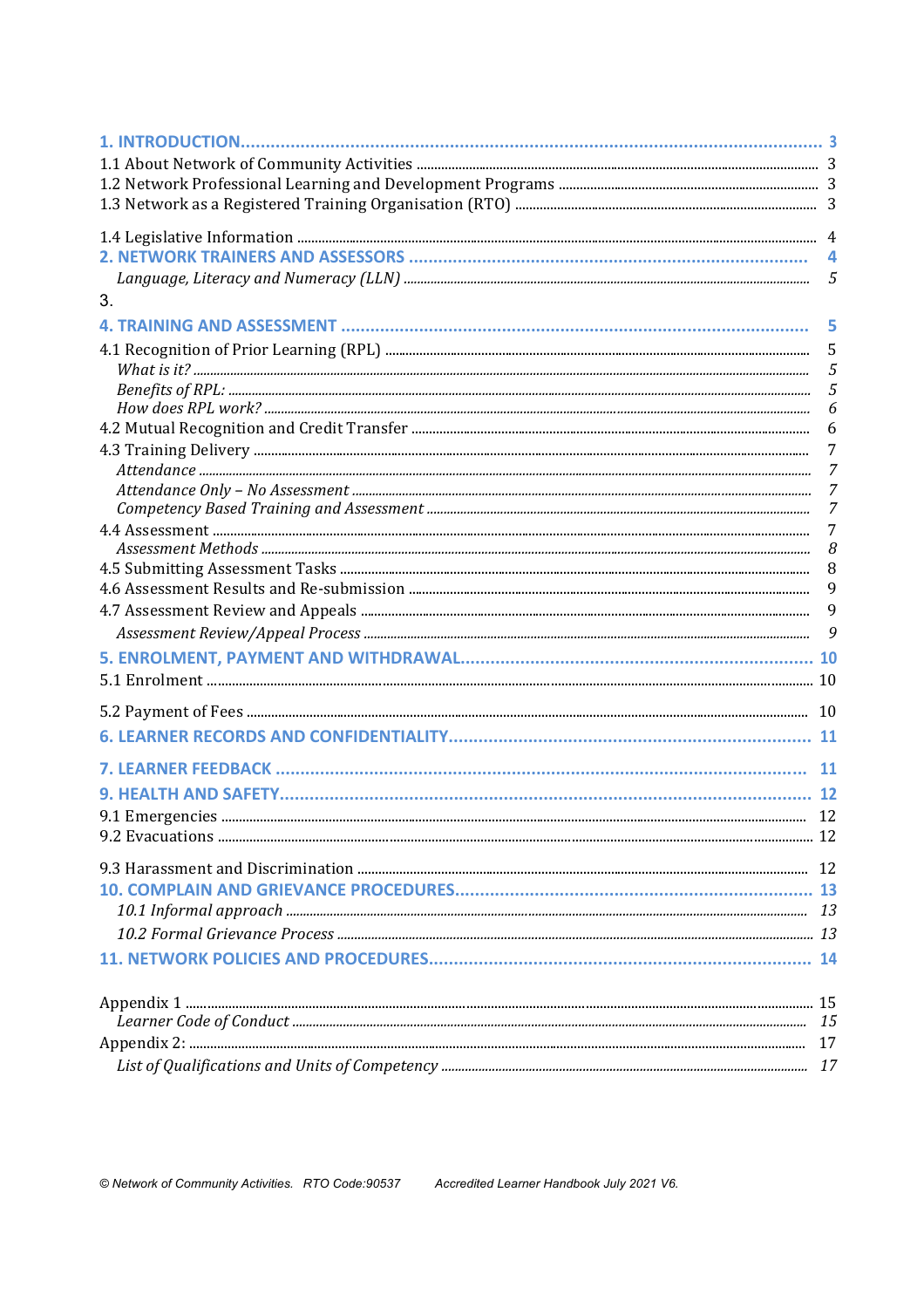#### **1. INTRODUCTION**

*This handbook provides information about the Accredited (VET) training available from Network of Community Activities (Network). It includes important information about qualifications, assessment and support services and the relevant policies and procedures to assist you to have an exceptional learning experience.*



**If you have any questions, after reading this handbook, please contact us by email or telephone.**

#### **1.1 About Network of Community Activities**

Network of Community Activities (Network) is the peak body for Outside of School Hours Care (OSHC) services in NSW. Since its establishment in 1974, Network has provided advocacy, resources, support programs, information and training for all levels of management and staff who work with school age children.

#### **1.2 Network Professional Learning and Development Programs**

Network's professional learning and development team aims to provide accessible and affordable professional development opportunities targeting people working with children in Outside School Hours Care, recreation and creative play programs.

Network of Community Activities provides accredited and non-accredited professional development programs through our training calendars, conferences and events, qualifications and customised training to meet the specific professional development needs of services.

#### **1.3 Network as a Registered Training Organisation (RTO)**

Network is a Registered Training Organisation (90537) approved by the Australian Skills Quality authority (ASQA), the National Vocational Education and Training (VET) regulator. We are approved to deliver the following nationally accredited qualifications and associated units of competency for these qualifications:

- Certificate IV in School Age Education and Care (CHC40113)
- Diploma of School Age Education and Care (CHC50213)

Appendix 2 provides a list of the units of competency within the qualifications. More details can also be found at www.training.gov.au.

Network specialises in delivering these qualifications through a range of learning pathways to suit learner needs and a skills recognition pathway. This is an evidence-based program that uses a range of assessment methods.

It involves:

- developing an evidence portfolio,
- completing written assessment tasks,
- workplace-based assessment.

Some Units of Competency from these qualifications can also be completed via face to face training or by webinar. These training sessions are followed by the completion of independent research and assessment tasks.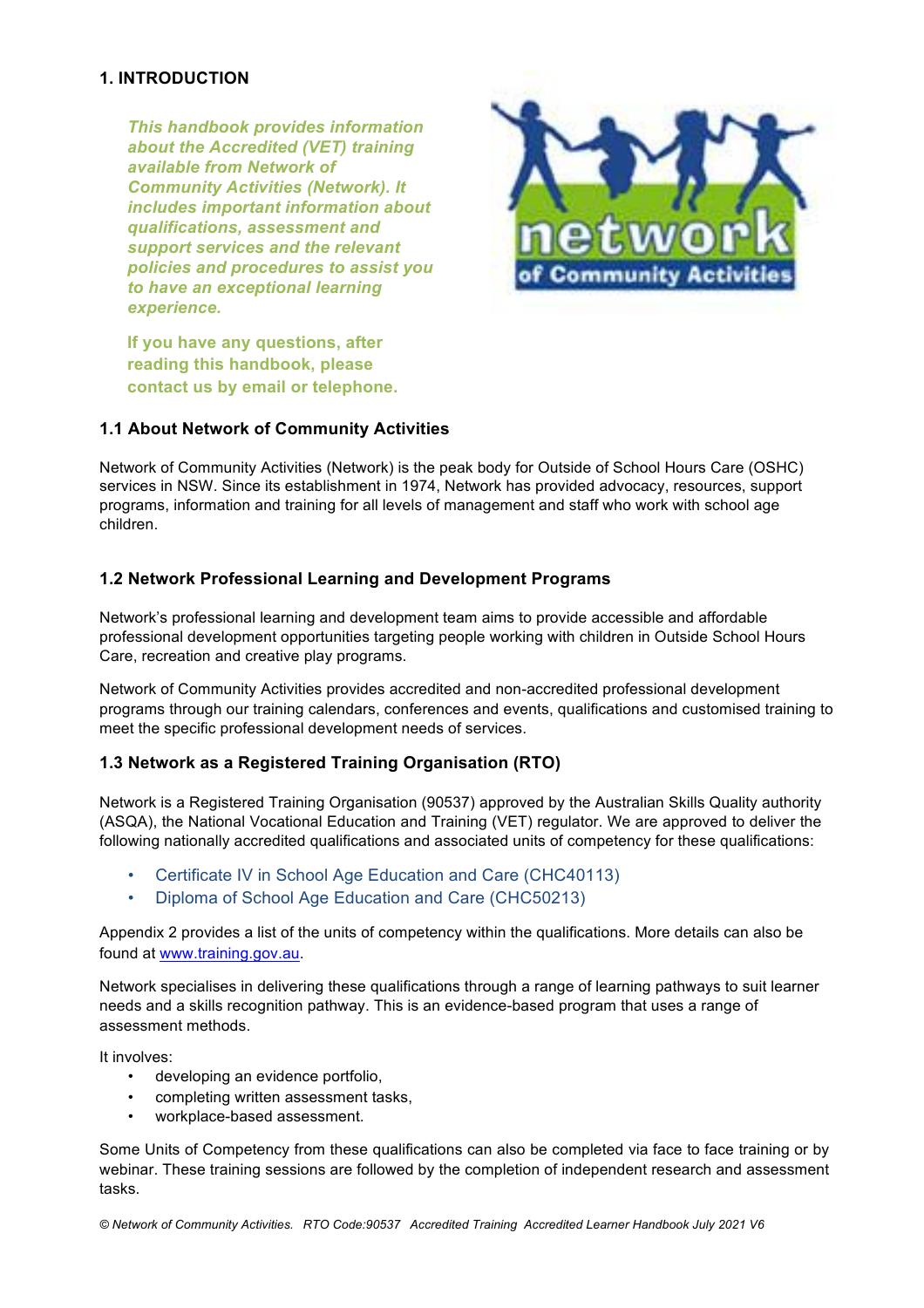These courses provide immediate benefit to those working in OSHC Services and can be credited towards qualifications they are currently enrolled in or for further study in the future. Upon satisfactory completion of one or more nationally recognised Units of Competency, learners will receive a Statement of Attainment.

Resources for these training qualifications were developed in consultation with the OSHC sector and the NSW Community Services and Health Industry Training Advisory Body (ITAB) and with funding by the NSW Department of Education and Training. In compliance with the regulatory body (ASQA) the learning and assessment materials are regularly reviewed and revised through industry consultation.

Please refer to our website for full details of entry requirements, fees, enrolment procedures and the training calendar: http://networkofcommunityactivities.org.au/training /network-training/

#### **1.4 Legislative Information**

Network staff, contractors, representatives and clients must comply with relevant state and national legislation, including regulatory requirements.

Network's RTO operates under the National Vocational Education and Training Regulator Act 2011. A copy of the Act can be downloaded from the Australian Government's ComLaw website: http://www.comlaw.gov.au/Details/C2011A00012.

As an RTO, we are required to comply with the requirements of the VET Quality Framework, including the current Standards for Registered Training Organisations 2015. A copy of these Standards is available from the ComLaw Website: http://www.comlaw.gov.au/Details/F2014L01377

Other laws that apply include:

- Education and Care Services National Law and Regulations 2011
- Work Health and Safety Act 2011
- Traineeships are covered by the Apprenticeship and Traineeship Act 2001
- Child Protection Act 1999 (Qld)
- Children and Young Persons (Care and Protection) Act 1998 (NSW)
- Privacy Act 1988 and Amendments
- Discrimination legislation.

This legislation can be viewed online at www.comlaw.gov.au.

#### **2. NETWORK TRAINERS AND ASSESSORS**

All Network trainers and assessors have appropriate qualifications and current industry experience including:

- Qualifications in OSHC and/or relevant related fields such as children's services, education, special education, community services, youth work, welfare, recreation, psychology and adult education.
- Minimum of 5 years experience in the OSHC sector and/or relevant related field
- Certificate IV in Training and Assessment
- Involvement in other Network projects and activities, e.g.: industry reference groups, fieldworkers, regional facilitators
- Ongoing sector involvement, professional development and experience to maintain current skills and knowledge in their areas of delivery.

#### **3. LEARNER SUPPORT**

Network is committed to the welfare of all learners and supporting learners to achieve their potential to the best of their ability. All training materials and venues aim to be inclusive. Medical, health or other support needs will be treated confidentially unless it needs to be disclosed to others in order to provide adequate support for training and assessment purposes. Students are requested, at the time of enrolment, to provide any information about factors such as, but not limited to, illness, injuries or other conditions that may impact their ability to fully participate in training and/or assessment practices. This will allow Network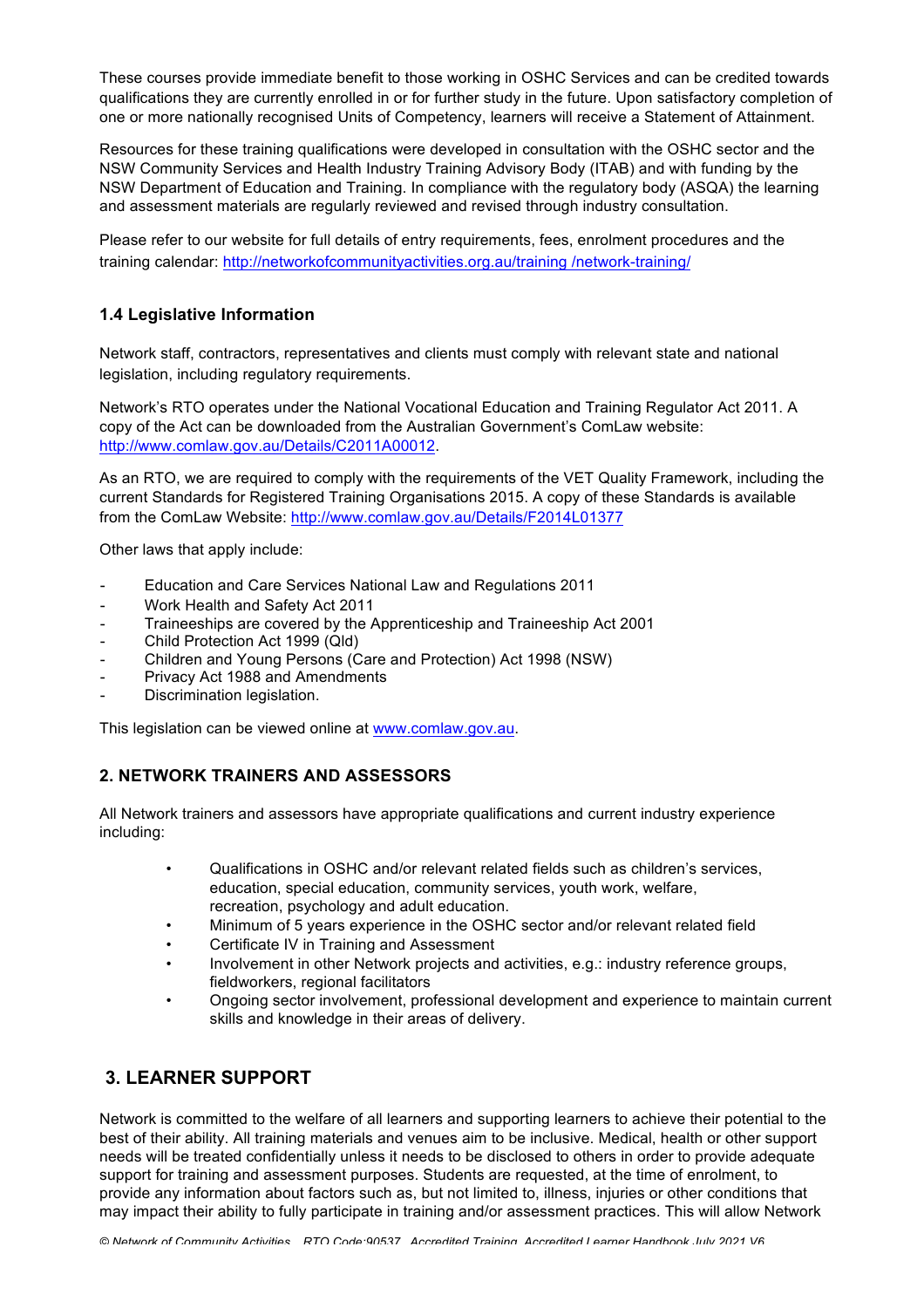to determine the best way to access appropriate support service and make any necessary 'reasonable adjustments'. Failure to disclose any factors at enrolment may preclude the student from continuing their studies with Network as Network is committed to ensuring every student has a valuable training journey and therefore will only take enrolments where they can accommodate reasonable student needs and required student support services.

#### *Language, Literacy and Numeracy (LLN)*

As part of the orientation learners will be assessed with regards Language, Literacy and Numeracy (LLN). This is used to identify where, and if, the RTO can assist the learner in attaining competency.

Individuals who require assistance with their language, literacy and numeracy can access information about their nearest LLN provider by calling the Reading Writing Hotline on 1300 655 506 or access their website at www.literacy.edu.au If there is any additional cost to the learner in order to provide support services, the learner will be informed about this at the earliest opportunity after support needs have been determined and prior to confirming enrolment.

Network assessors have the flexibility to modify the assessment process to accommodate the needs of individual learners (known as reasonable adjustment), but will at all times need to ensure that the assessment process also remains fair, valid and reliable for all learners.

To enable all learners to successfully participate in training and assessment activities, learners are expected to follow Network's Learner Code of Conduct (Appendix 1) and follow the health and safety procedures applicable to each training and assessment venue.

#### **4. TRAINING AND ASSESSMENT**

Network aims to provide learners with a flexible, supportive and fair learning environment. We offer learning pathways to cater for the varying needs of those in the OSHC sector.

Learners should attend all programmed training sessions and/or workshops to maximise learning and success in the course. If you are unable to attend a session, please advise Network by calling the office as soon as possible so that your trainer can be advised.

The commencement of any course or Unit of Competency is always subject to sufficient numbers of enrolled learners.

#### **4.1 Recognition of Prior Learning (RPL)**

#### *What is it?*

Recognition of Prior Learning is a process of assessing an individual's relevant prior formal, non-formal and informal learning against the assessment criteria of one or more accredited units of competency.

RPL is available to all learners enrolling in accredited training.

#### *Benefits of RPL:*

- Systematically assesses existing skills and knowledge
- Reduced duplication of learning and assessment
- May result in a shorter training and assessment period
- Flexibility in the type of assessment evidence provided
- Workplace-based, reducing time spent away from work to attend training
- Building your understanding of the skills and knowledge required in your job role
- Identifies areas where individuals need further training or skill development

RPL recognises what you have already learnt from previous training programs, on-the-job training, work experience and relevant life experience.

RPL focuses on the current competency of the learner in relation to current qualification requirements rather than how, when or where the learning occurred.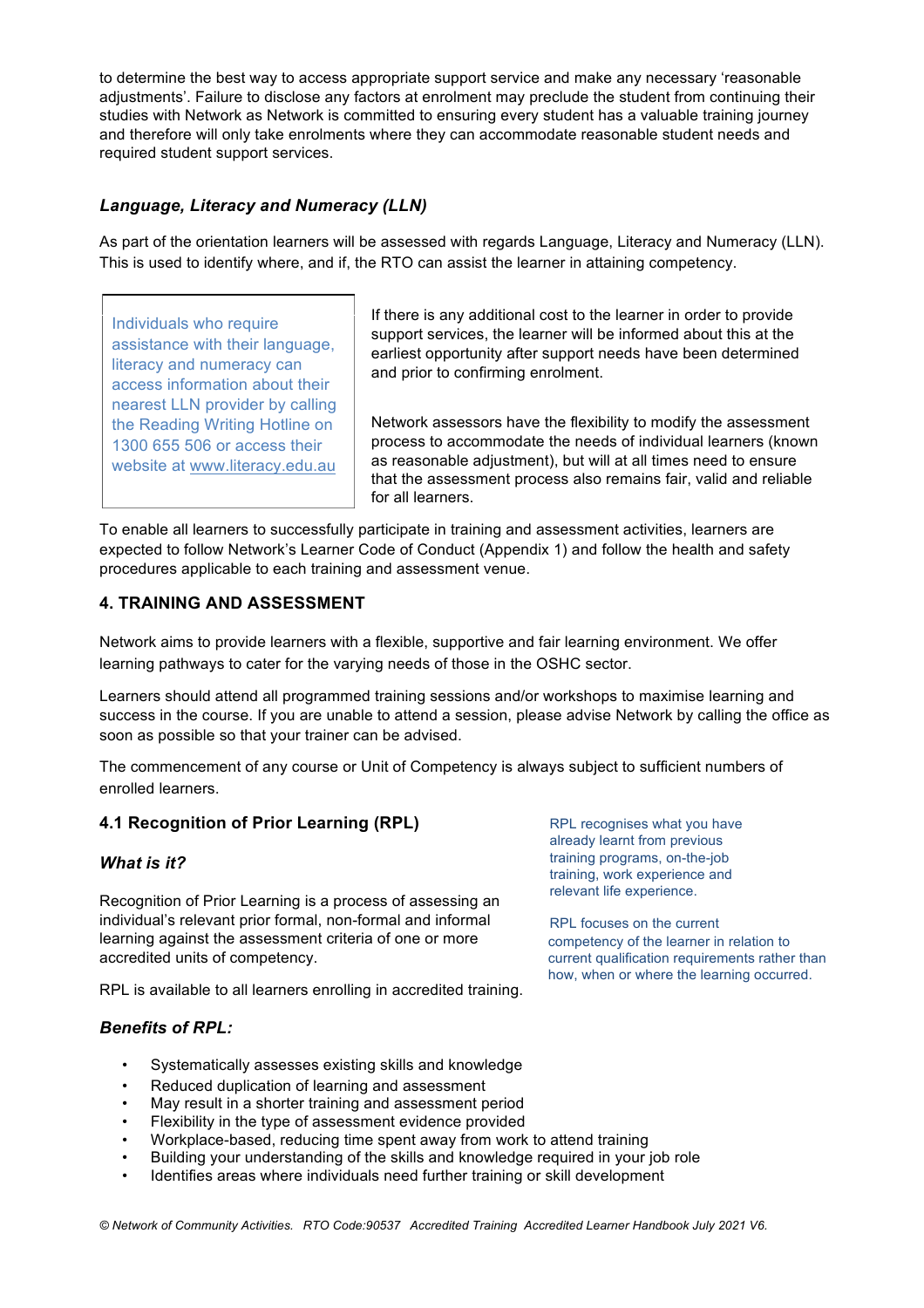#### *How does RPL work?*



RPL Fee:

RPL application for a full qualification costs:

Cert IV in School Age Education and care = \$2,350 for members and \$2,650 for non members Diploma of School Age Education and care = \$3,000 for members and \$3,500 for non members

RPL application for single units = \$150 per unit for members and \$200 for non members.

#### **4.2 Mutual Recognition and Credit Transfer**

If you can show that you have completed one or more units that are the same or equivalent to the qualification you are enrolling in with us, you will not need to do the training and assessment for the unit/s again with us. This is known as Credit Transfer.

As an RTO, Network must accept the credentials issued by another RTO based in any State or Territory of Australia. Credentials may be a Statement of Attainment for specific modules or units of competency, an accredited course or a qualification such as a Certificate or Diploma.

Please alert Network staff on enrolment if you have previously completed accredited training in one or more units in the current qualifications.

In some cases, you may also need to provide evidence of

the content and learning outcomes for the course you completed.

In some cases, we may only grant partial credit towards a unit if there have been changes in the assessment requirements for that unit or in related legislation since you completed the unit. Learners in this situation will be informed what additional evidence is required for them to complete the current version of the unit.

Network will verify with previous education providers to check authenticity of all credentials.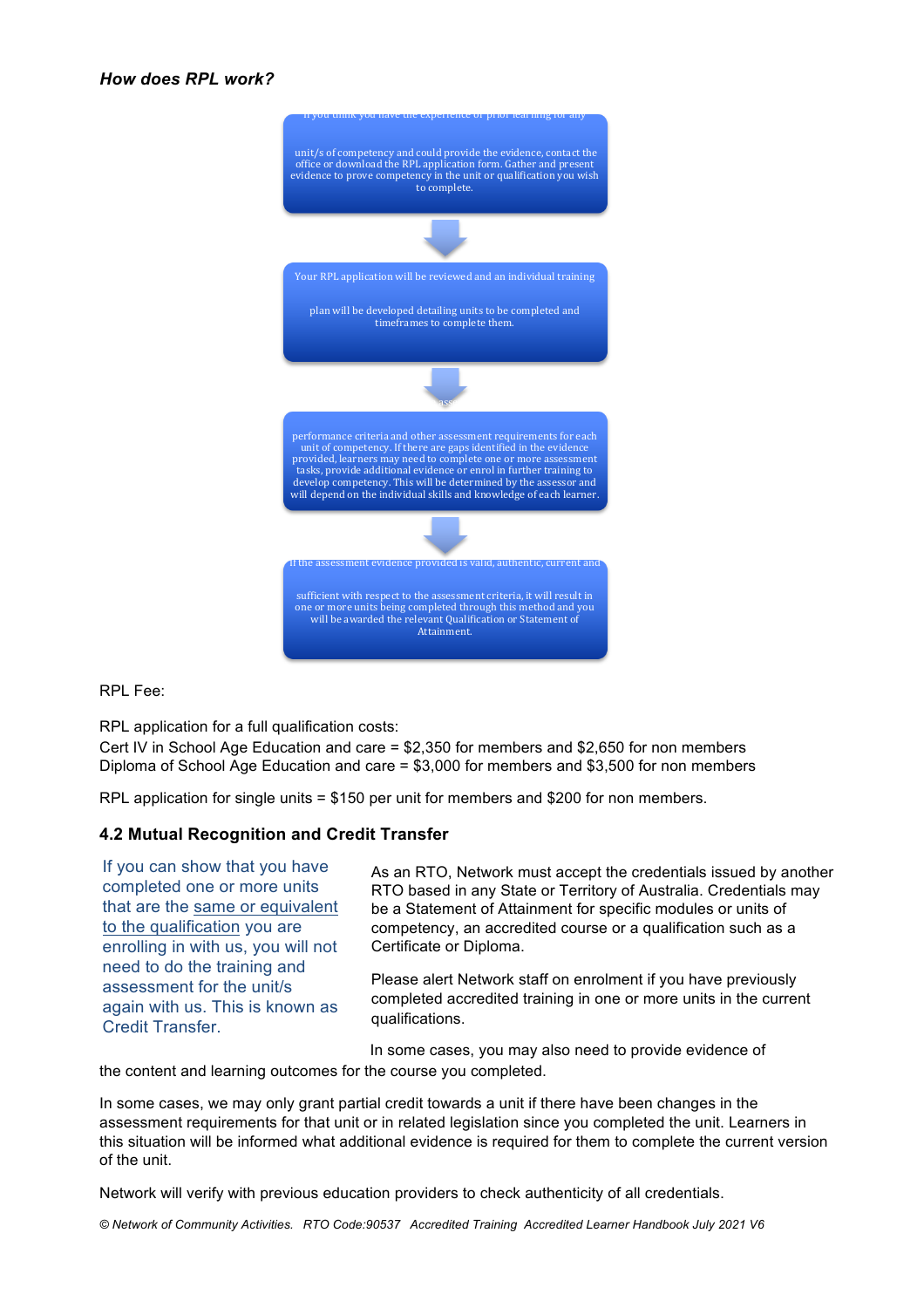A student applying for Credit Transfer for an accredited course based on awards issued by other RTOs must submit original or certified Australian Qualifications Framework (AQF)certification (e.g. record of results, statement of attainment) that includes: • the nationally recognised training logo for any nationally accredited course

- identification of the unit(s) of competency or the national course code
- carry an authorised signatory of the RTO and RTO code

**4.3** • carry the date of course completion.

#### **Training Delivery**

Network is committed to providing high quality training that is flexible and interactive in order to cater for different learning styles. A range of delivery methods will be used for training to help you develop the necessary skills and knowledge.

Training delivery methods may include, but are not limited to:

- Lecture style presentations with visual aids such as presentation slides
- Small group work such as case studies, role plays and collaborative tasks
- Individual, small group and whole class discussions and questioning
- **Brainstorming**
- Video/DVD
- Quizzes and games
- Handouts and supplementary reading materials
- Practical demonstrations
- Practical activities
- Individual projects
- Self-paced learning
- Online meetings and webinars
- Written assessment tasks

#### *Attendance*

To be deemed competent in an accredited unit undertaken, through classroom-based training, Elearning, learners must attend all required training and then successfully complete an assessment task.

#### *Attendance Only – No Assessment*

Learners can choose to attend training without undertaking assessment, in which case they will receive a Certificate of Attendance; however, there is no reduction in fees.

#### *Competency Based Training and Assessment*

Training and assessment are competency based. This means that training concentrates on helping learners to develop skills and knowledge needed to perform effectively in the workplace. Hence, no grades are given. Students are assessed as:

#### **C - Competent** or **NYC - Not Yet Competent**

#### **4.4 Assessment**

Assessment is the process of collecting evidence and making a judgement on the nature and extent of progress towards performance requirements as set out in the national Competency Standards. Competency Standards in the current Community Services Training Package identify what a competent worker should be able to do, know and value in their role, as appropriate to the level of the qualification. Network adheres to the key principles of assessment by ensuring that assessment is fair, valid, reliable and flexible.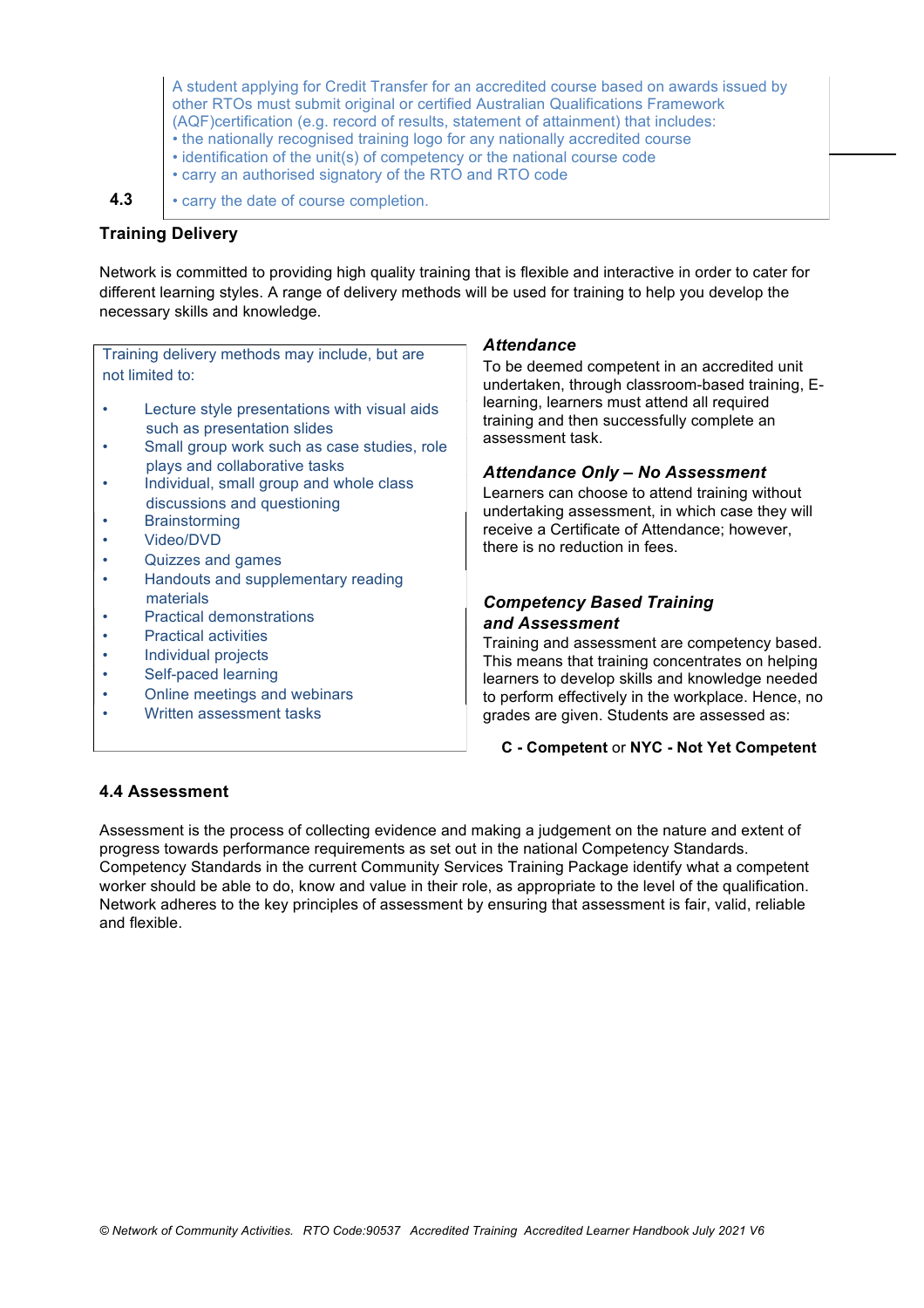Assessment may be undertaken on and off the job. Most assessment tasks require learners to use using existing workplace materials including organisational policies and procedures. *Assessment Methods* The following range of assessment methods may be used to provide evidence of competency: • **Fair:** Learners should understand what they need to do in order to demonstrate competence and any special needs of learners are taken into account. Reasonable adjustments may be made to the assessment process where this does not compromise the integrity of the assessment process. • **Valid:** Assessment processes assess what it says it is assessing • **Reliable:** Produces consistent interpretations and outcomes between learners. A reliable assessment is one that would produce the same results if it were repeated. • **Flexible:** Takes into account the needs of learners and the many ways people may be able to demonstrate competence. **On the job / workplace assessment** • Observation of the learner performing work or specific tasks • Photographs • Video and sound recordings • Completed checklists and forms • Diary or journal entries • Log book • Workplace documents and products **Oral Questioning** • Interview • Case study • Role Play • Story of practice **Portfolio** • Evidence Portfolio: Electronic documents, hard copy documents or a combination **Written Tasks** • Short and long answer questions • Quiz questions Story of practice Case study • Reflective journal • Completed workplace documents **Projects** • Project documents and reports • Research references, summaries and explanation of its application to the workplace **Third Party Reports** • Written Supervisor Report • Discussion or verbal feedback from current or previous workplace supervisor, co-worker or employer • Correspondence from third parties

#### **4.5 Submitting Assessment Tasks**

- Assessment tasks must be **received by midnight on the due date**.
- A **completed assessment cover sheet** must be attached
- **Email all assessments** to learning@networkofcommunityactivities.org.au
- All components of the assessment task must be submitted together.
- Please include **page numbers** and your **name on each page** submitted.
- Learners must **keep a copy** of their assessment task.

If you are having difficulty completing an assessment task, please discuss the issues with your assessor at least 3 **days before the due date.**

Learners may apply for an extension of the due date by emailing the Extension Request Form before the due date to **learning@networkofcomunityactivitie s.org.au** the learner will be notified of the application result.

Network keeps a record of the dates that tasks are received from learners, sent to assessors and returned to the office after marking.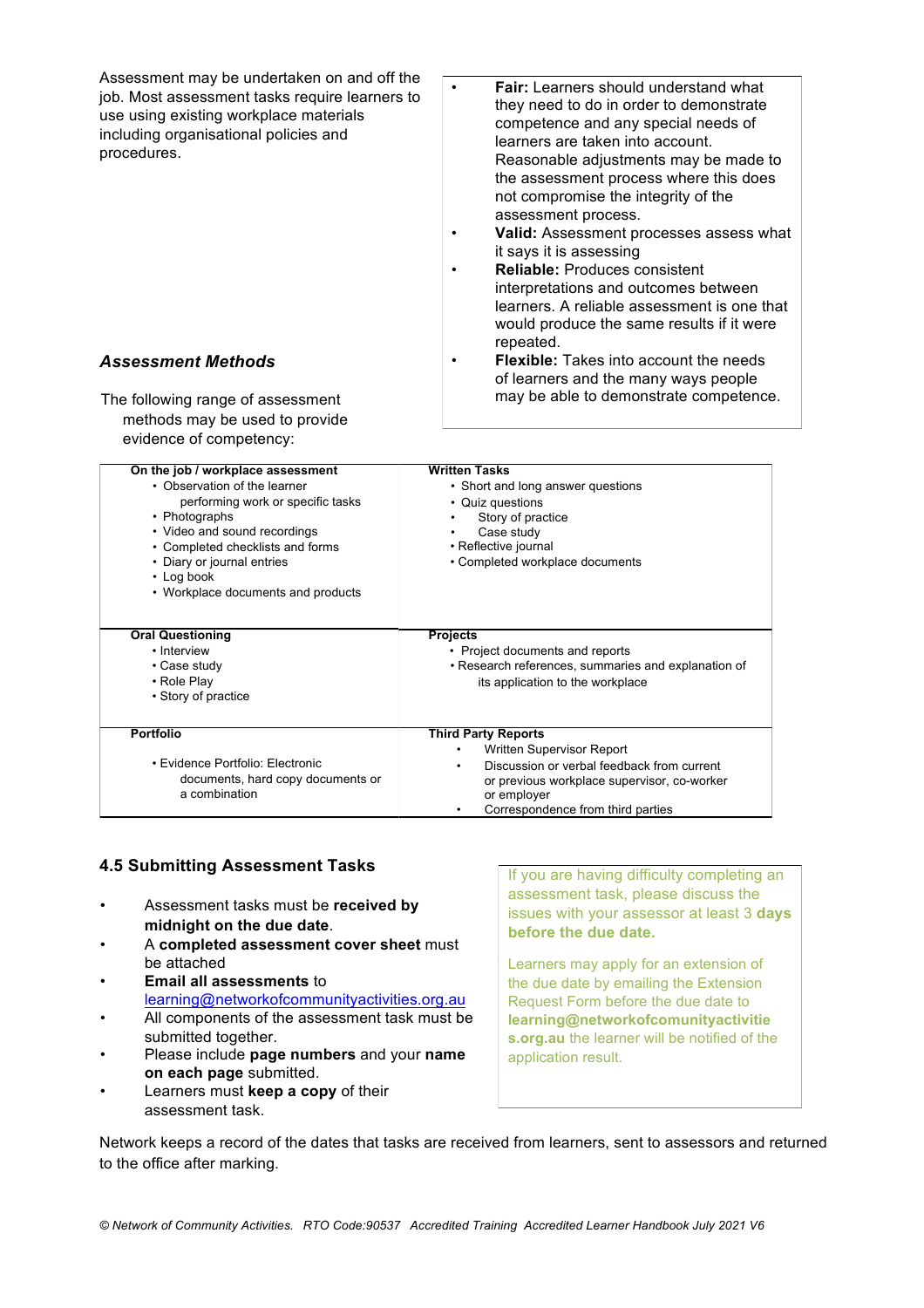#### **4.6 Assessment Results and Re-submission**

Results of assessment will deem a learner either Competent OR Not Yet Competent. Learners will be informed of the reasons for their assessment results, with feedback provided by the assessor.

Learners who are deemed Not Yet Competent on the initial assessment will be given the opportunity to re-submit assessment with instructions from the assessor.

Where learners remain Not Yet Competent after resubmitting, the assessor will provide an explanation of the result and may advise on options for further training that would be relevant to the individual's needs and circumstances.

Learners with a Competent result will be issued with a Statement of Attainment for the relevant unit/s. For those enrolled in a full qualification with Network, the result will be added to their qualification record.

There is no charge for the first resubmission however every assessment that needs to be resubmitted after that is charged @ \$50 each.

#### **4.7 Assessment Review and Appeals**

A learner has the right to apply for a review of assessment if they are not satisfied with the outcomes of assessment, do not understand the outcome or feel they have been treated unfairly.

Learners should approach their assessor for an explanation in the first instance if this is the case.

Following this, they may apply in writing for a review or appeal.

#### *Assessment Review/Appeal Process*



Wherever possible the review and appeal process will be complete within 21days. This time will be extended if the matter continues into the Formal Grievance process.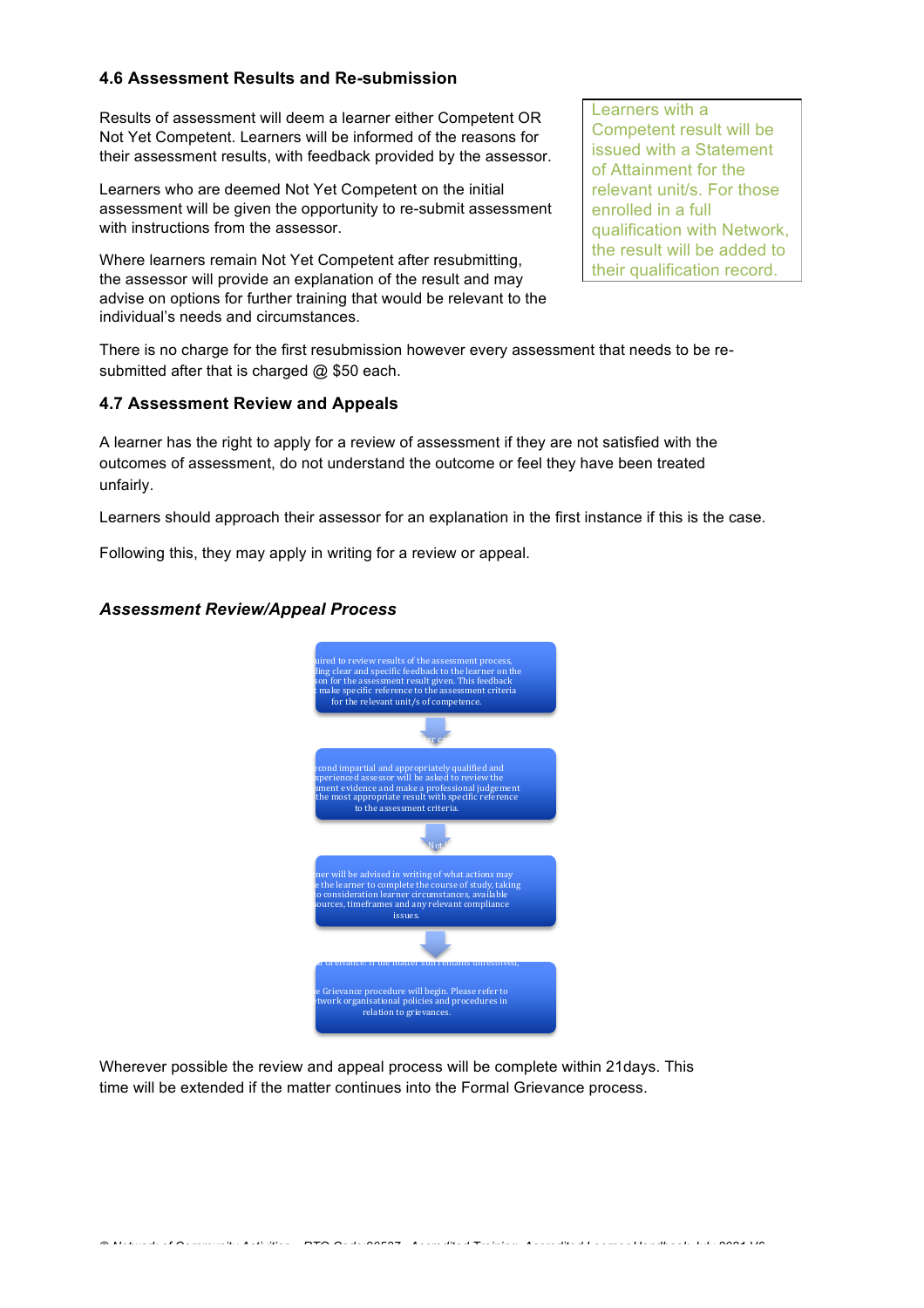#### **5. ENROLMENT, PAYMENT AND WITHDRAWAL**

#### **5.1 Enrolment**



### Who needs a USI and why? If you are a new or continuing student undertaking nationally recognised training, you need a USI in order to receive your qualification or statement of attainment. If you don't have a USI you will not receive your qualification or statement of attainment.

Your USI will give you access to an online record of the training you have done since 1 January 2015. You will also be able to produce a comprehensive transcript of your training.

More Information https://www.usi.gov.au/ students

Full course details, prices and booking forms are available on the Network website: www.networkofcommunityactivities.org.au.

#### **5.2 Payment of Fees**

The course/unit fees and payment schedule are on Network's website. Students who are working with a Network member are entitled to the member's rate.

The first payment for a full qualification, \$1,500, must be paid on enrolment. Once payment is processed, learners are eligible to commence and will be contacted by Network to arrange an orientation and provide course documents to the learner. It is the learner's responsibility to inform and have their supervisors support to undertake the training, as their supervisor is required to complete necessary paperwork.

For qualifications subsidised by a grant, government program or other source, payments, claims and timeframes must follow the requirements of the associated funding agreement.

Non-subsidised qualifications have a payment plan option, as detailed in this document. This involves learners (or their employer) making periodic payments, after the initial payment, until the full fee is paid.

The qualification certification will not be issued until the full qualification fee due is paid in full. No statement of attainment will be issued until the full fee is paid. Cost of any single unit enrolment or skills set must be paid in full before enrolment is confirmed.

A fee of \$50 applies to *any and all requests* for the re-issue of any statement of attainment or qualification. The onus is on the learner to retain all issued documentation. Failure to notify Network of changes in personal contact details or 'not receiving and email' is not sufficient excuse to avoid the fee.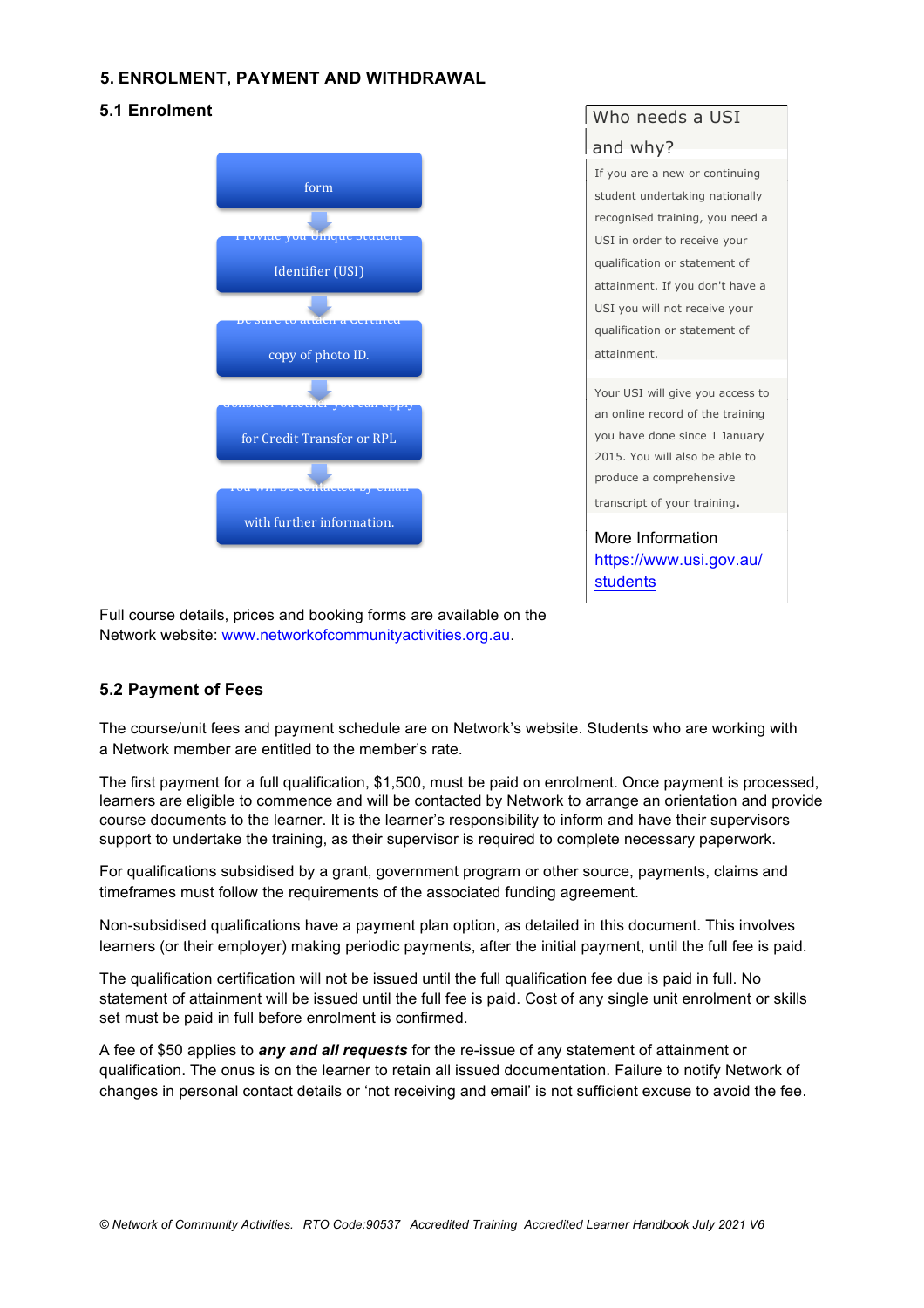#### **5.3 Enrolment Withdrawal**

The Network office must receive a completed Withdrawal Form, from a learner, providing written notice of their withdrawal. There is NO refund of fees already paid. This notification form must be provided to enable finalisation of the learner's withdrawal.

For qualifications subsidised by a grant, government program or other financial source, cancellations and withdrawal procedures and timeframes must follow the requirements of the associated funding agreement.

For all other qualifications, there is NO refunds of fees paid if a student withdraws.

If a learner has already completed one or more units of competency at the time of withdrawal and their student fees are paid in full, in accordance with their individual payment plan, a Statement of Attainment may be issued for the units completed.

#### **6. LEARNER RECORDS AND CONFIDENTIALITY**

Records of learner enrolment, fee payment, training, assessment and certification are kept confidential at Network's office. Access to this information is only provided to authorised persons such as the learner, the learner's trainer, assessor, RTO administrators and auditors. Documents will not be used for any purpose other than training, assessment and RTO compliance unless the learner gives prior permission. Learners may access information from their own training and assessment records on request.

Learners including information that specifically identifies children or family members attending their services (such as photographs) should get permission from them before using their names or images in their assessment tasks, in accordance with their own service policies and procedures.

Learners can choose to protect the privacy of their service users, co-workers or other stakeholders using strategies such as changing names, using codes or initials to refer to them in your assessment tasks or evidence, as long as the meaning of the evidence remains clear to the assessor and the record retains its authenticity, validity and currency.

Network trainers, assessors and RTO staff will at all times respect the privacy of all learners, and others who may be mentioned during the course of training and assessment, in accordance with Network's Privacy Policy.

Network keeps copies of learner assessment evidence for a period of 6 months, as required by the current RTO Standards. Where a subsidy agreement exists this timeframe may be longer.

Other records are kept for the period of time specified in current RTO Standards and other relevant legislation such as taxation law. Network as an RTO has a responsibility to keep student completion records for 30 years after credentials are issued.

**Please contact us to request information or if you have any concerns regarding learner records.**

#### **7. LEARNER FEEDBACK**

Network is dedicated to providing the highest possible standard of service by meeting the objectives of the training and assessment program and the needs of the learners. Learners and their employers will be asked to complete an evaluation form after course completion.

This feedback will be incorporated into our future programs and procedures as part of the continuous quality improvement process.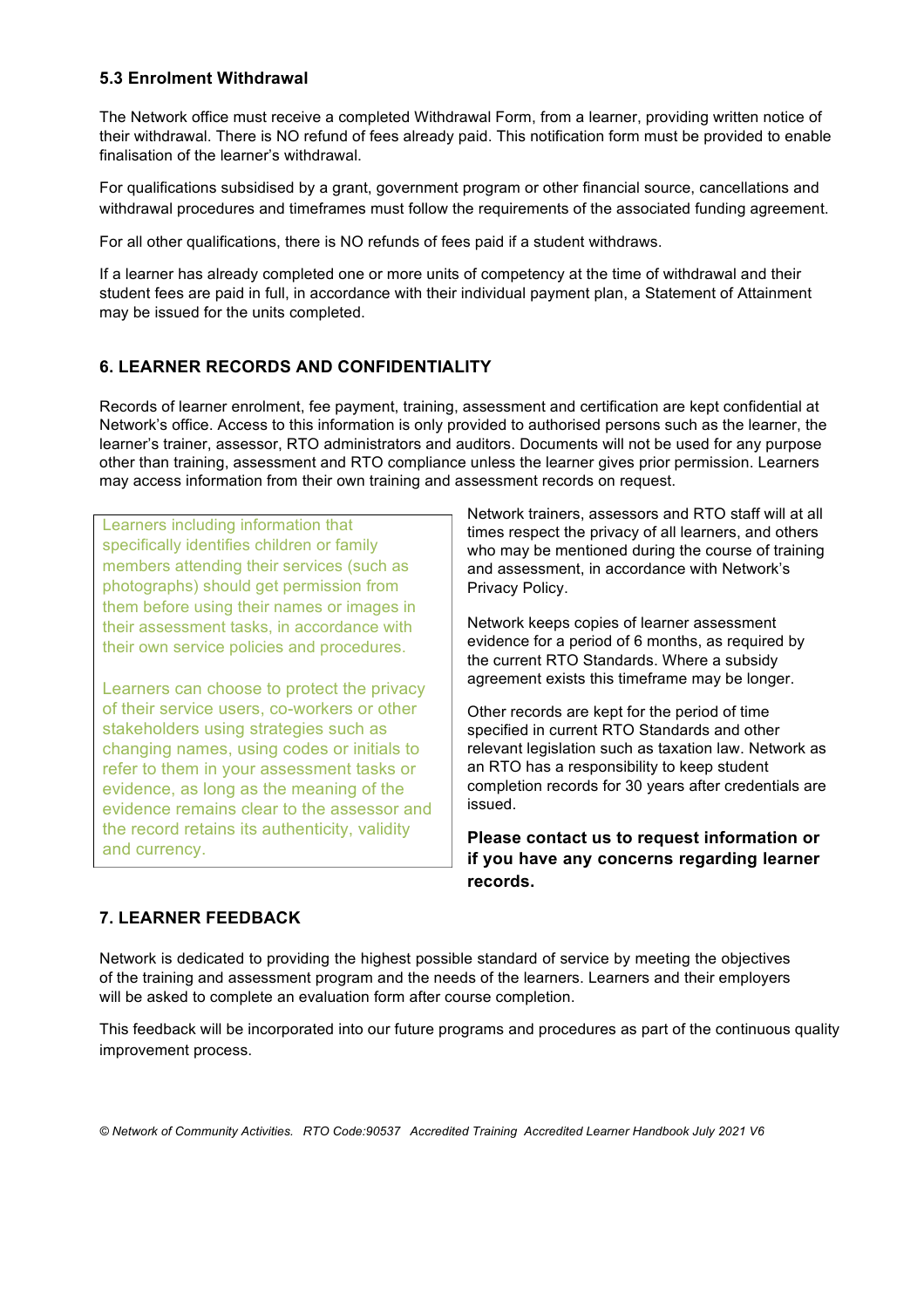#### **8. LEARNER RESPONSIBILITIES**

Learners are expected to follow the Learner Code of Conduct included in the appendix and available on the website. This outlines learners' responsibility in areas including attendance, participation and assessment. Network retains the right to exclude learners or terminate their enrolment for inappropriate, unlawful and unprofessional behaviour and/or a failure to adhere to the Code of Conduct.

Failure to attend a training or assessment session or meeting for the full scheduled period of time may result in learners being ineligible for a Certificate of Attendance or completion of an assessment task as the session may include components of assessment.

It is up to the learner to inform Network of any changes to their employment or personal details. Once Network has issued any relevant documentation, statement of attainments or qualifications it is the learner's responsibility to retain them securely. Any and all requests to re-issue any documentation must be accompanied by the \$50 re-issue fee.

Terms and Conditions of enrolment, as detailed on enrolment forms also apply.

#### **9. HEALTH AND SAFETY**

Network is responsible for providing learners with a safe and healthy training environment. No process or operation of Network is as important as the safety of employees and learners. Reasonable adjustments may be made to the assessment process for health and safety reasons where this does not compromise the integrity of the assessment process.

Workplace Health and Safety is everyone's responsibility and therefore all persons are required by law to report any hazards, near misses, incidents or accidents to the trainer, supervisor or event organiser as soon as possible.

#### **9.1 Emergencies**

If you have an accident or suffer any kind of injury while undertaking classroom based training or assessment at Network offices, please advise a member of staff or the trainer immediately so that they can arrange any necessary first aid or medical help.

The Emergency and reporting policies and procedures of the training venue apply and must be followed. It will be necessary to complete a Network Accident/Incident Report. Please also complete an Incident Report and inform Network staff in the case where an accident almost happened or could have happened.

If a learner has an accident or suffers from illness or an injury during a workplace assessment or external place the emergency and reporting policies and procedures of that place apply and must be followed.

First aid kits are available in all Network training venues.

#### **9.2 Evacuations**

At the commencement of any training or assessment session or meeting, the trainer will alert learners to the closest fire exits and the evacuation procedures. In the event of an emergency or evacuation, learners are asked to remain calm, cease work immediately, follow directions and, when directed to do so, leave the building in an orderly manner. Go to the designated area, stay with the trainer and do not re-enter the building until directed to do so by an authorised person from the training venue.

If evacuation is required during a workplace assessment visit or meeting in the workplace, the evacuation and reporting policies and procedures of the workplace apply and must be followed.

#### **9.3 Harassment and Discrimination**

Harassment is verbal or physical behaviour that is unwanted, unwelcome and which may be offensive.

Verbal harassment may include:

- repeated suggestive comments
- insulting jokes or remarks
- persistent personal invitations or requests.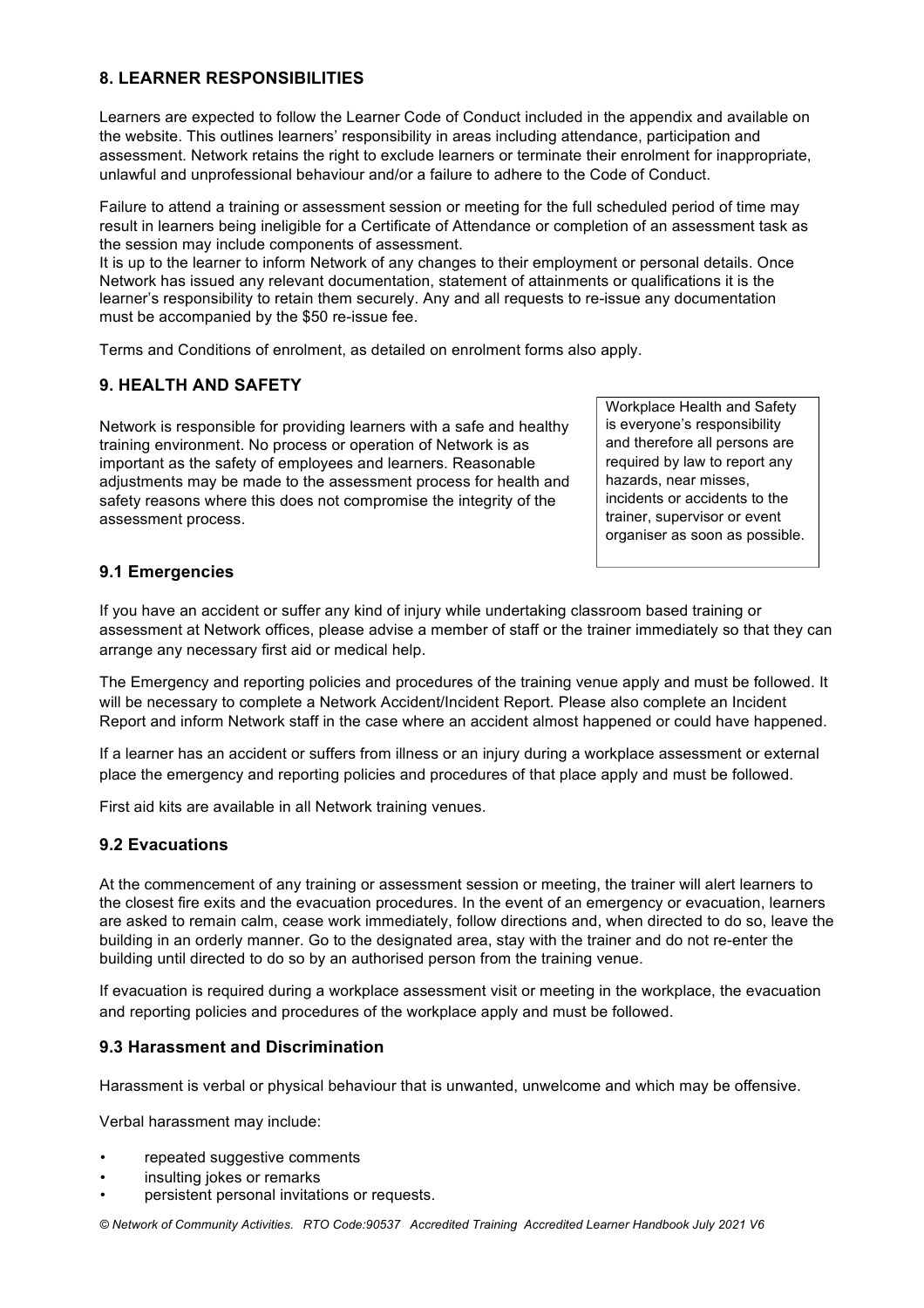Physical harassment may include:

- unwanted physical contact
- persistent staring or rude gestures
- displaying sexually graphic or offensive materials
- destruction of personal belongings.

All social media comments, pictures and posts must abide by the code of conduct. Any student using social media to harass, abuse or to make derogatory comments about other students, Network staff, trainers or assessors will be deemed as breaking the code of conduct and potentially removed, without refund, from their enrolled course. Legal action may also be taken.

Don't ignore it! Speak to the trainer, assessor or supervisor so that they may assist and address these issues as soon as possible.

#### **10. COMPLAINT AND GRIEVANCE PROCEDURES**

Network aims to ensure that there is a transparent process for ensuring learner complaints and appeals are dealt with fairly, consistently and promptly. Learners may have valid grounds for making a complaint where they consider themselves to be adversely affected by one or more of the following:

- Improper, irregular or negligent conduct by a Network staff member or trainer.
- Failure by a Network staff member or trainer to act fairly.
- A decision that has been made without sufficient consideration to facts, evidence or circumstances of specific relevance to the training learner/learner.
- Failure by Network to make a decision within a timely manner.
- A penalty that, where applied, is or would be too harsh.

#### *10.1 Informal approach*

When a learner has a complaint about any of the matters listed above, he or she should first discuss the matter with the person concerned. If the learner has concerns about raising the matter with this person, then he or she should discuss it with a member of Network team. The student should keep a record of the informal approach should be documented as soon as practical, giving an outline of the situation and resolution. This may be in the form of a written message, email or Incident Report.

#### *10.2 Formal Grievance Process*

If the informal approach to dealing with the learner's concerns does not lead to an acceptable resolution, the learner should pursue the formal process for resolution of the matter as set out below.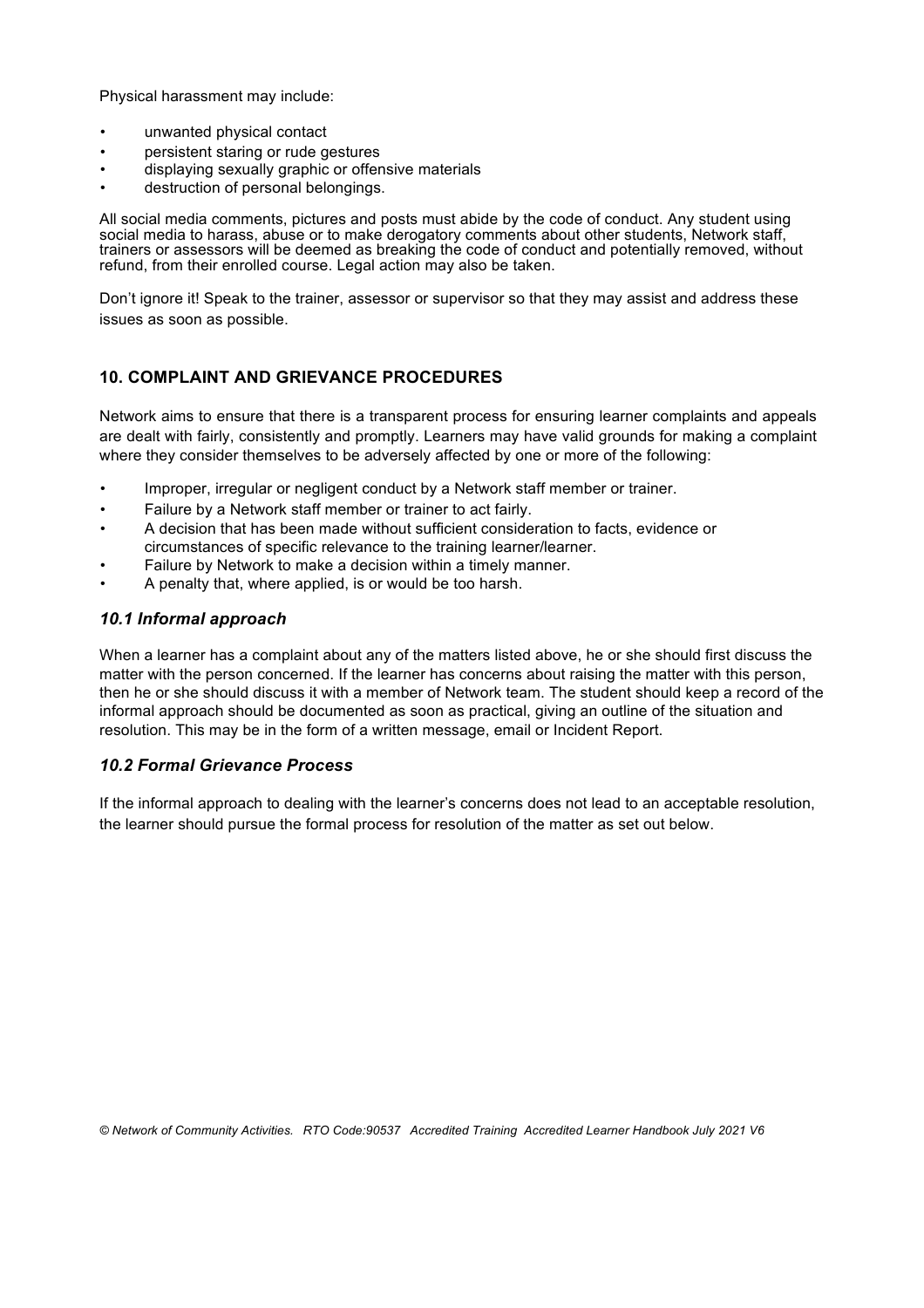

#### **11. NETWORK POLICIES AND PROCEDURES**

Further relevant policies and procedures are available on the website.

- Privacy Policy
- Complaints Policy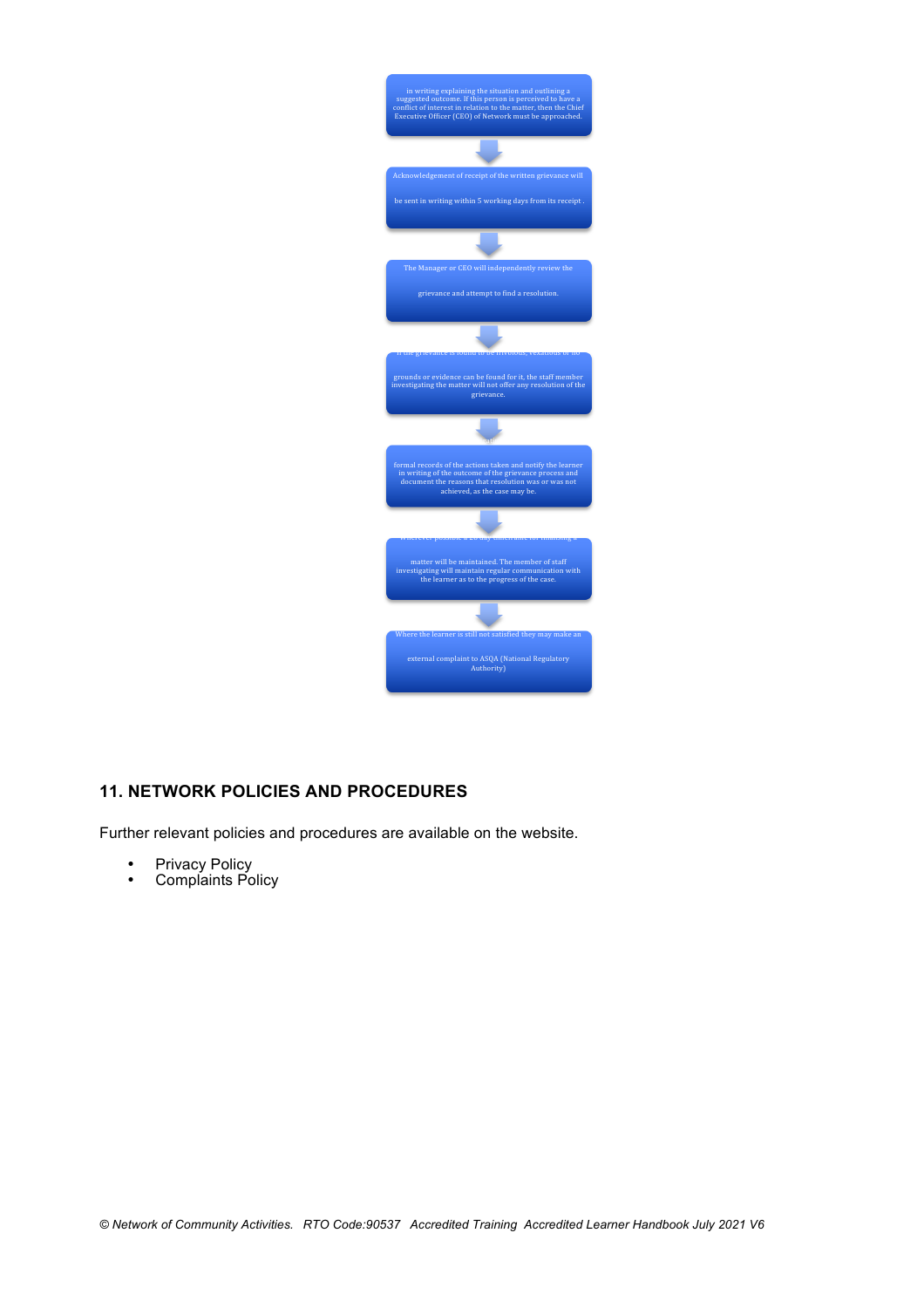

#### **Network of Community Activities Professional Learning and Development**

#### *Learner Code of Conduct*

*All learners are expected to abide by the following Code of Conduct when participating in training and assessment. Network retains the right to exclude learners or terminate their enrolment for inappropriate, unlawful and unprofessional behaviour and/or a failure to adhere to the Code of Conduct.*

All learners must:

- Behave in a professional and ethical way during training and assessment.
- Communicate with trainers, assessors and other Network staff in a calm and respectful way.
- Show respect to other group members. Where group discussions may lead to a difference of opinions, we ask that participants can 'agree to disagree'.
- Present yourself and your written work in a way that is neat, tidy and professional, to the standard expected in a workplace in our sector.
- Inform your trainer and assessor of any medical, literacy or other issues that may affect your ability to participate fully in training and assessment.
- Refrain from behaving in a way that is unlawful or constitutes a danger to anyone's health, safety or personal well-being. This includes physical abuse, threatening behaviour, harassment, discrimination, possession of dangerous weapons, stealing, participating in training or assessment whilst under the influence of alcohol or illegal drugs or encouraging such behaviour in others.
- Complete course evaluation.
- Alert your trainer, assessor or the Director, Professional Learning and Development as soon as possible if issues or problems arise in order to address and resolve problems as soon as possible.
- Advise your assessor or Professional Learning and Development staff in the Network office as soon as possible if there is any reason you need to withdraw, cancel your enrolment, or temporarily suspend your enrolment.

In relation to classroom based training, webinars and meetings with assessors:

- Prepare and bring along any requested documents and resources
- Attend all scheduled training sessions and meetings
- Arrive on time and stay for the whole session. For webinars or online meetings, log in at least 10 minutes before start time to allow time for set up.
- Identify yourself, sign in and provide any required identification documents.
- For webinars, mute your phone or microphone and minimise background noise or disruptions during the session.
- Abide by any group rules established at the start of the training period
- Participate in training and assessment activities
- Maintain confidentiality and privacy of your service users, coworkers or other parties referred to during group discussions
- Smoking is not permitted within Network's premises or in the courtyard and in the majority of venues.
- Switch off mobile telephones and other electronic devices during training sessions unless they are being used for training or assessment activities during the session.
- Follow venue rules and procedures, including Work Health and Safety guidelines, and respect venue property and equipment

In relation to assessment:

- Submit assessment tasks by the due date, including a completed cover sheet, pages numbered and all components of the task together.
- Written work must be presented in a way that is neat, legible and professional, to the standard expected in a workplace in our sector in a job role appropriate to the qualification level being assessed.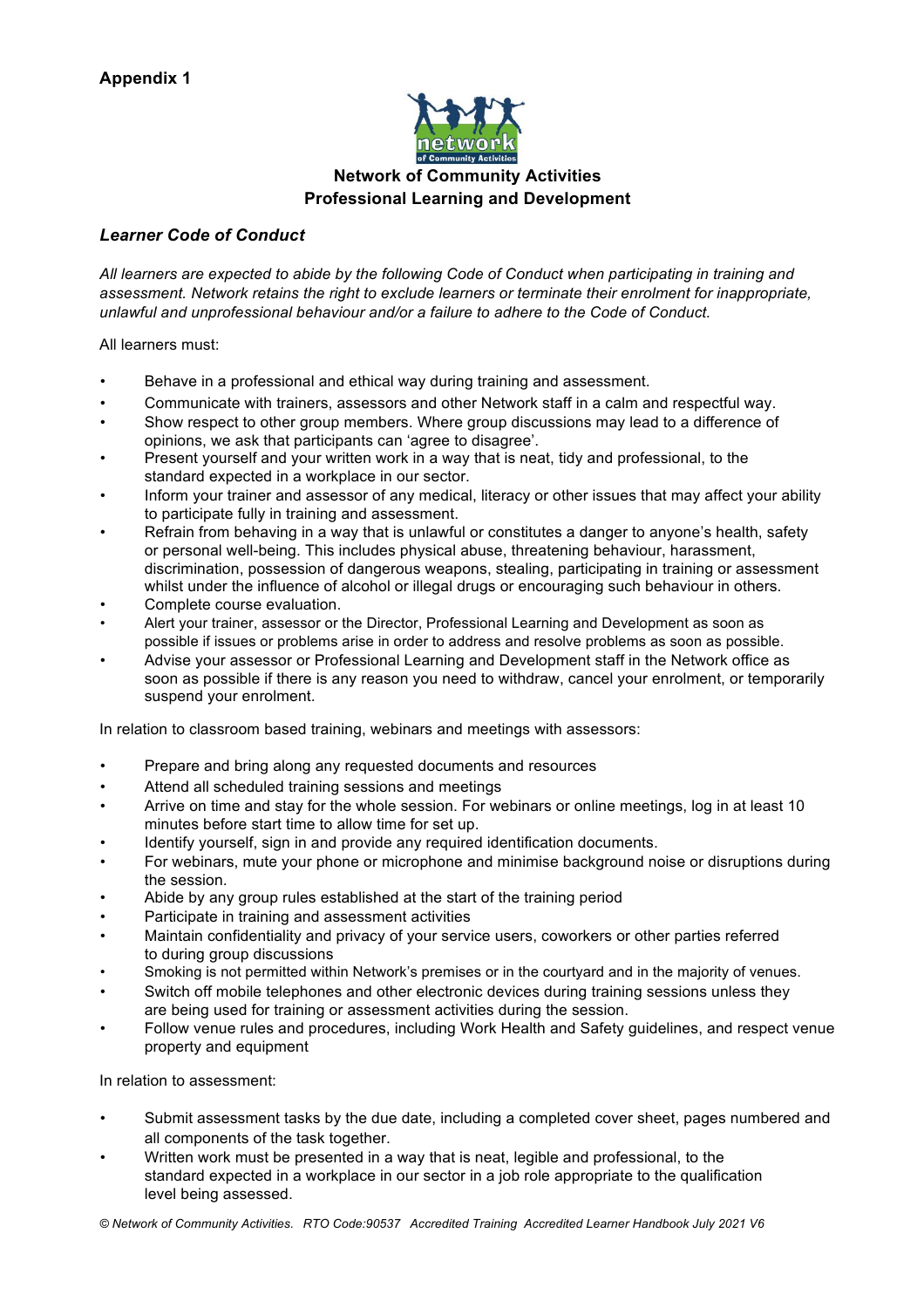- If unable to complete assessment task by due date, submit an Extension Request Form by email to the Network office before the due date. Assessment@networkofcommunityactivities.org.au
- Provide authentic evidence that is your own work and written in your own words.
- Where other sources of information have been used or referred to in your assessment task or evidence, provide acknowledgement and details of the source, such as by including a list of reference.

In relation to workplace assessment:

- Phone your assessor at least 24 hours in advance if you are unable to attend any workplace assessment session
- Be prepared for each workplace visit or assessor meeting by completing tasks, reading resource materials and preparing any necessary materials, equipment, spaces and people involved.
- Advise your employer, workplace supervisor and other relevant staff members about assessment visit date in advance.
- Advise other staff if they are to be involved in the assessment in any way
- Make regular contact with your assessor, as agreed in your Training Plan.